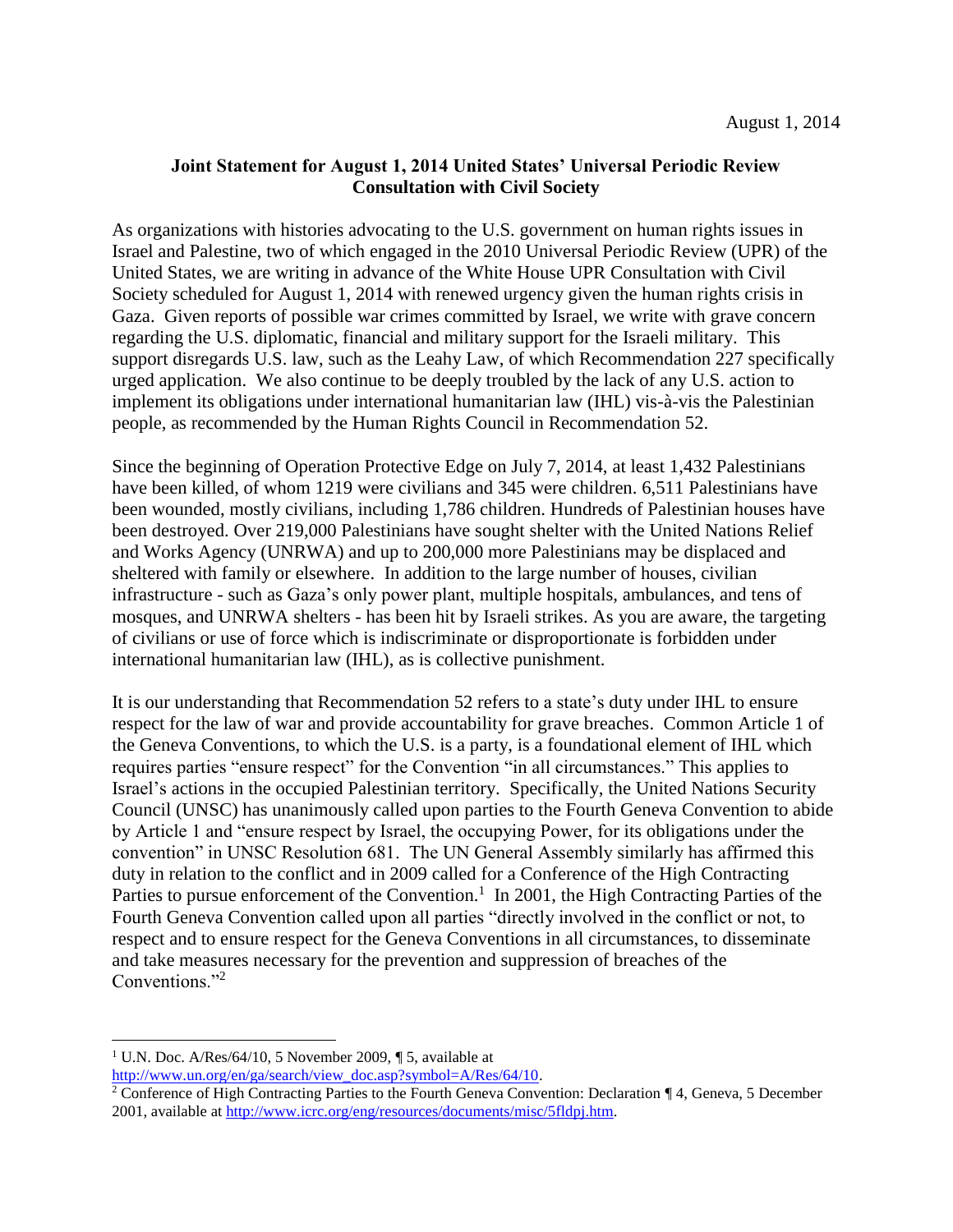The recent U.S. sale of an undisclosed amount of mortar rounds and ammunition for grenade launchers in the midst of the current Israel offensive offers evidence that U.S. is not ensuring respect for and taking measures necessary for the prevention and suppression of breaches of the Conventions with regards to Israel. To the contrary, this arms transfer is just the latest U.S. failure to fulfill its duty under IHL to ensure respect for the law of war, and is also potentially aiding and abetting war crimes and mass killing of civilians in Gaza by knowingly supplying the ammunition to do so.

In addition to the obligations the United States holds under Article 1, the Fourth Geneva Convention's Article 146 requires High Contracting Parties, like the U.S., to "search for persons alleged to have committed, or to have ordered to be committed, such grave breaches, and shall bring such persons, regardless of their nationality, before its own courts," or in the alternative send the defendant for trial in the courts of another High Contracting Party. At the very least, the Human Rights and Special Prosecutions Section (HRSP) of the Department of Justice that prosecutes human rights violators should be open to investigating Israeli officials in the U.S. who are alleged to have committed war crimes, as is its role.

Regarding Recommendation 227, the Leahy Law bars the U.S. from funding foreign military units and individuals where there is credible information that they took part in gross human rights violations.

We are concerned about the Leahy Law's application to Israel, which is the recipient of over \$3 billion in military assistance annually (comprising 55% of total U.S. foreign military funding), as well as multiple training programs. This funding and other assistance has continued despite the reports of widespread human rights abuses and war crimes well documented and condemned by the international community.

According to meetings some of our groups have had with the Department of State, no Israeli units have ever been sanctioned by the Leahy Laws. According to the Department of State, the US does not currently employ any mechanisms to track which Israeli units are receiving US military assistance. So while there seems to be a mechanism for vetting Israeli units or individuals that are submitted as candidates for training, the Department of State does not have any system in place to vet units receiving US military assistance.

As you know, the Department of State has utilized a computerized system called the International Vetting and Security Tracking (INVEST) system, which has facilitated a major increase in the number of individuals and units vetted since 2010. We were informed by the Department of State they are engaged in discussions with the Department of Defense aiming to upgrade the INVEST system in the upcoming months.

Transparency is necessary for civil society to be engaged with the entire process, and the Leahy Law can have the greatest impact when government action is assisted by the efforts of civil society. Human rights defenders are often the best suited to provide information on the units which may be responsible; however this interaction should not end at the reporting stage. Without more transparency throughout the process, especially pertaining to the ongoing upgrade of INVEST, it is impossible for civil society to know whether the U.S. is effectively applying the Leahy Law with respect to all countries, as the Recommendation urges.